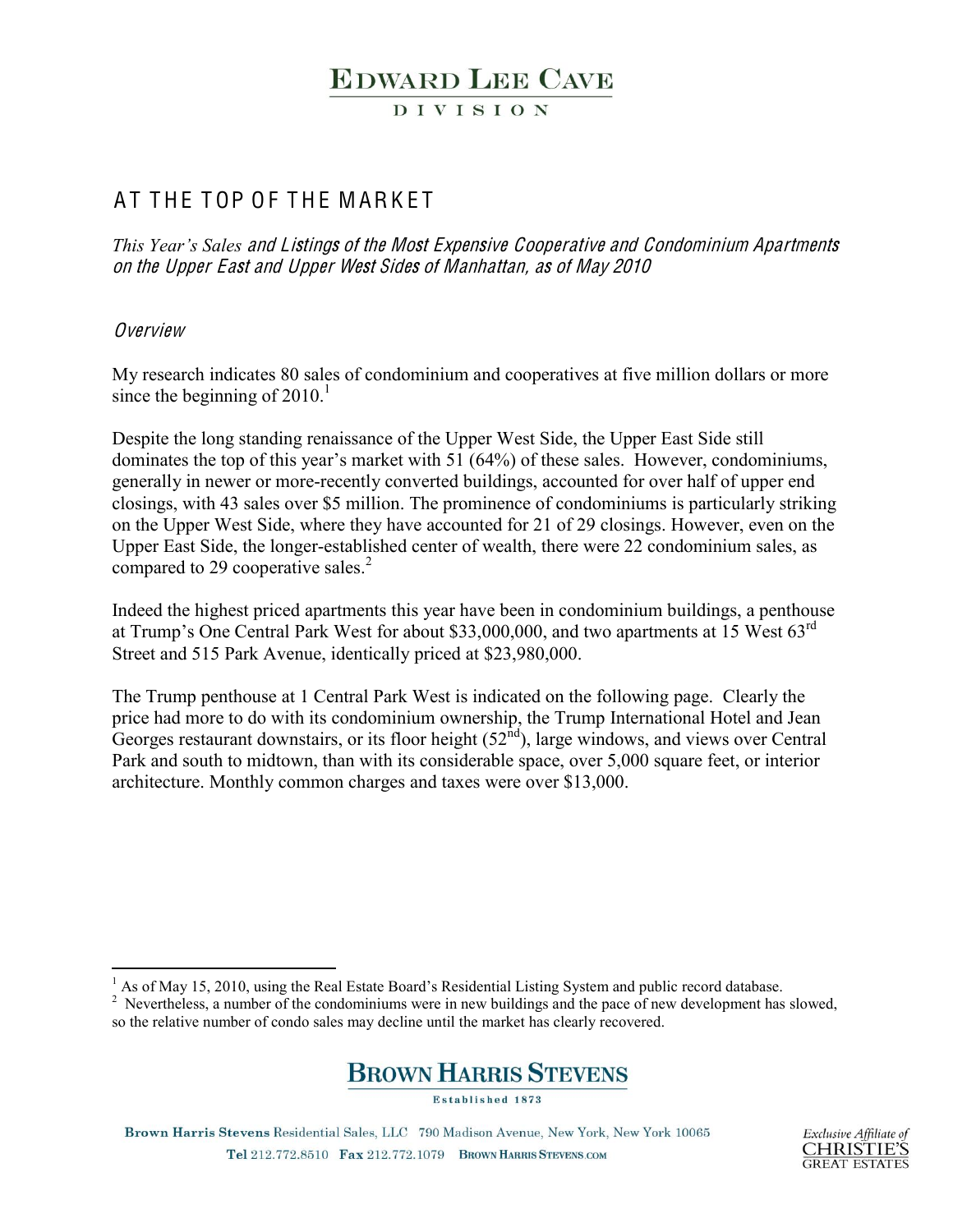

#### Th<sup>e</sup> Upp<sup>e</sup><sup>r</sup> West Sid<sup>e</sup>

On the Upper West Side, condominium sales are not unique to Central Park West, or even to Riverside Boulevard. Mirroring an East Side tradition there are now side-street condominium buildings on the Upper West Side, offering large, expensive apartments, and accounting for five of these 20 sales. These include a Robert Stern- designed building at 205 West 76<sup>th</sup> Street. Its block, between Amsterdam Avenue and Broadway, is central and conveniently located, but not appealingly lined with townhouses or pre-war buildings. Nevertheless two of its penthouses sold this year at \$5,170,000 and \$5,500,000, and a third apartment sold for \$6,275,000.

Most (five) of this year's top Upper West Side cooperative sales have been in classic pre-war buildings at 91, 101, 115 and 320 Central Park West. Four of these have Central Park views, not necessarily from high floors; the fifth has terraces. The smallest, 5.5 rooms, on a high floor at the Majestic (115 CPW) sold for \$5,000,000. The highest priced (\$7,100,000) was also at the Majestic, an eight room apartment, with terraces.



Established 1873

Brown Harris Stevens Residential Sales, LLC 790 Madison Avenue, New York, New York 10065 Tel 212.772.8510 Fax 212.772.1079 BROWN HARRIS STEVENS.COM

2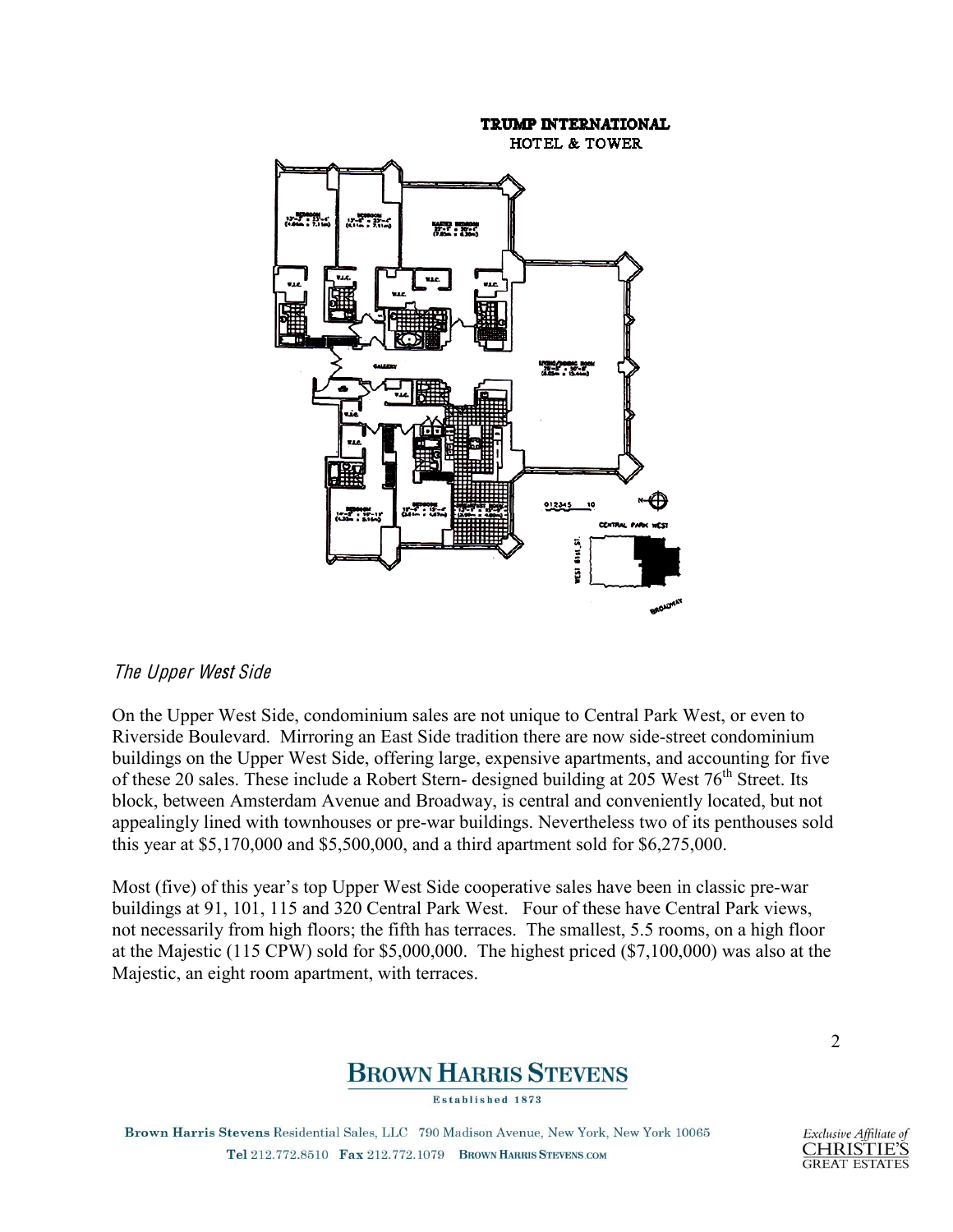A review of current listings on the Upper West Side (as of May 13) indicates 137 available at \$5,000,000 or more. Among these, contracts have been signed for 54, many in new or newly converted buildings, and two sales have been approved by cooperative boards. This still leaves 81 available, a considerable inventory when only 29 have sold in the first five-plus months of this year.

Among these, 54 are condominiums, most frequently re-sales at the very famous 15 Central Park West or both resale and sponsor sales at 80 Riverside Boulevard. One of these, a high floor apartment (36C) at 15 Central Park West, has been available for \$21,000,000 since April 2009.

27 of the listings are cooperatives, predominantly on Central Park West. The highest prices are at the San Remo and the Beresford, for about \$29,000,000.

### Th<sup>e</sup> Upp<sup>e</sup><sup>r</sup> East Sid<sup>e</sup>

On the Upper East Side, condominiums accounted for 22 of the 51 highest-price sales. Some of these are pre-war buildings, including 40 East  $66<sup>th</sup>$  Street (at Madison Avenue) and 944 Park, which are pre-war conversions; others are recently built, but pre-war type buildings like the Robert Stern designed Chatham, at 181 East 65<sup>th</sup> Street. Novel is the emergence of 86<sup>th</sup> Street (although with  $85<sup>th</sup>$  Street addresses), where four apartments have closed this year at \$9,200,000, \$7,500,000, \$6,200,000 and \$6,300,000. However, these are new buildings, and the sale contracts were generally signed in 2008. This new prominence of these addresses might not be sustained in the current market.

The Upper East Side cooperative market, at the top, remains almost entirely a pre-war market, with Park Avenue predominant (14 sales), followed by the side streets (8 sales) and Fifth Avenue (7 sales).

The following plan gives the reader some idea of what sells for \$12,500,000 in this prime prewar market. This is a high-floor, full floor, fully renovated apartment at  $956<sup>th</sup>$  Fifth Avenue, with formal living room and dining room facing over Central Park, three bedrooms, three bathrooms, a powder room, and a library. It has 10 foot ceilings a working fireplace and monthly maintenance charges of about \$7,300. Note how much less this cost than the \$33,000,000 condominium at 1 Central Park West, although not on the 52<sup>nd</sup> floor, but despite its desirable prewar architecture and prime Fifth Avenue and East 70's address.



Established 1873

Brown Harris Stevens Residential Sales, LLC 790 Madison Avenue, New York, New York 10065 Tel 212.772.8510 Fax 212.772.1079 BROWN HARRIS STEVENS.COM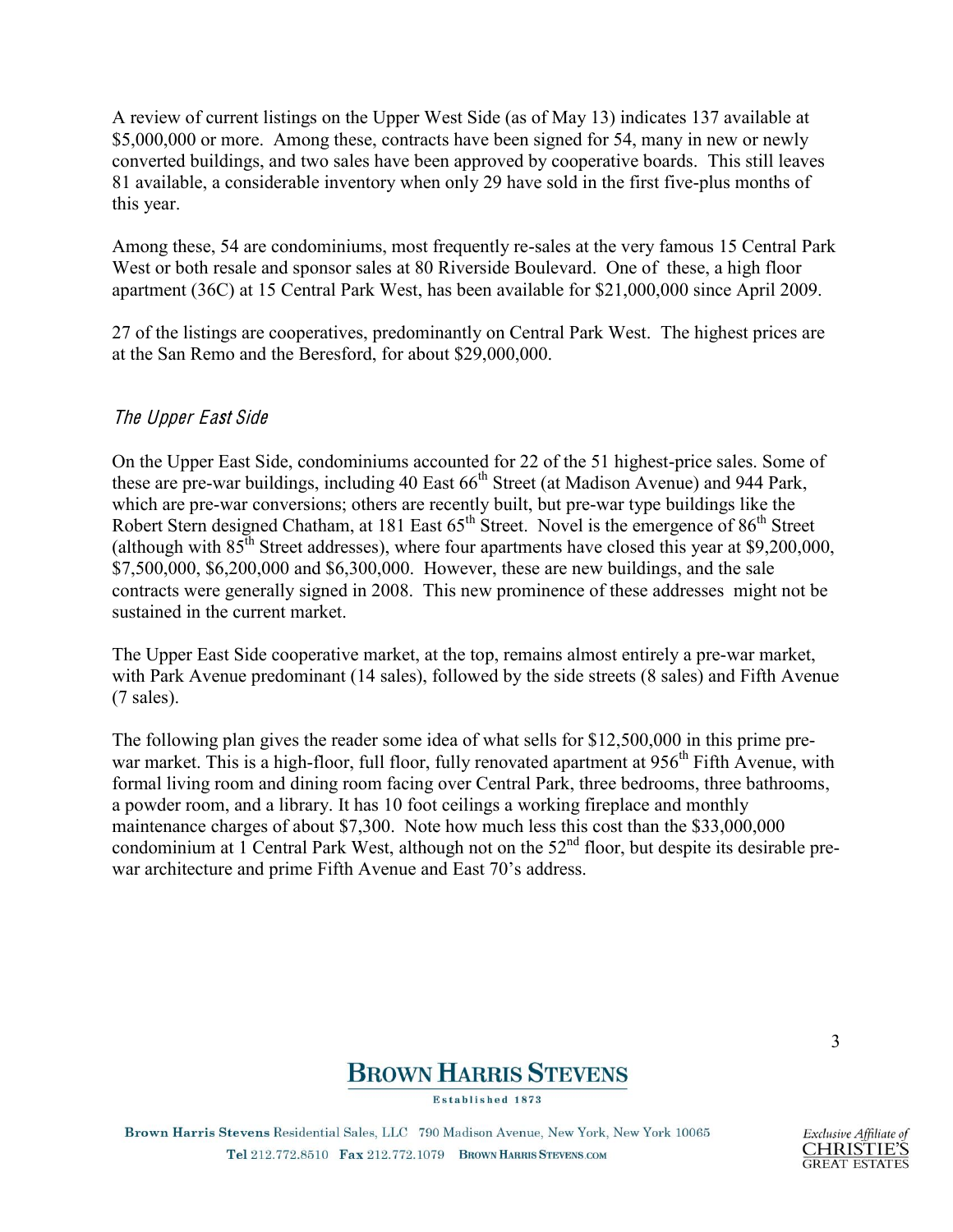

Here too a review of current listings on the Upper East Side shows a very large inventory. 271 apartments are listed at \$5,000,000, or more, as of May 13, 2010. Contracts have been signed for 59 of these, leaving 212 available, compared with only 51 sales in the first five-plus months of this year.

Among those with contracts, 34 are cooperatives and 25 are condominiums. However, a number of the condominiums are in new developments, where closings are delayed for many months. These figures may not actually reflect current demand for condominium apartments.



**Established 1873** 

Brown Harris Stevens Residential Sales, LLC 790 Madison Avenue, New York, New York 10065 Tel 212.772.8510 Fax 212.772.1079 BROWN HARRIS STEVENS.COM

4